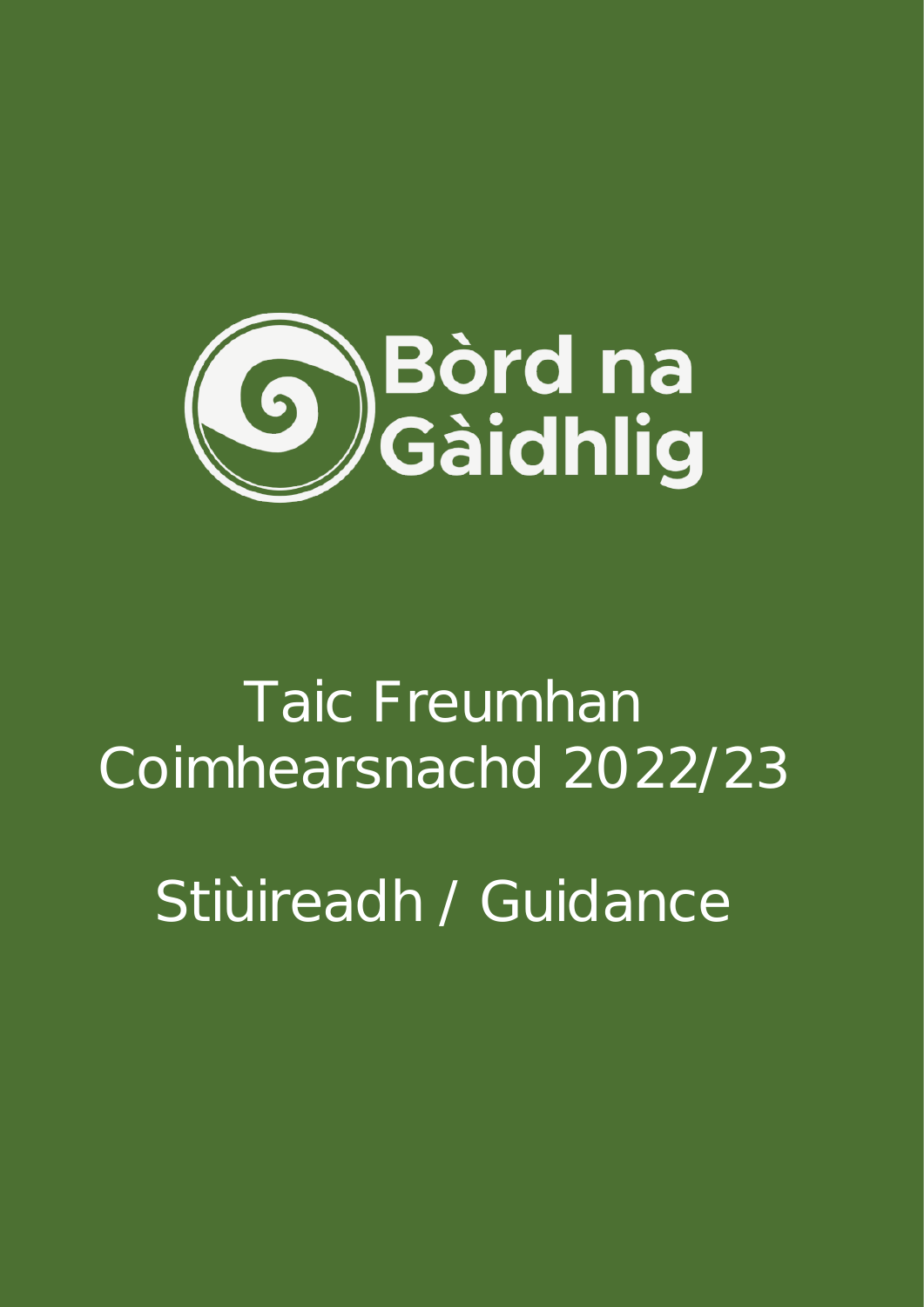

## **Stiùireadh Taic Freumhan Coimhearsnachd 2022/23 Taic Freumhan Coimhearsnachd 2022/23 Funding Guidelines**

## Mu dheidhinn na Maoine About the Fund

'S e Taic Freumhan Coimhearsnachd a' phrìomh mhaoin aig Bòrd na Gàidhlig airson taic a chur ri buidhnean coimhearsnachd ann a bhith a' lìbhrigeadh phròiseactan a bhios a' cur air adhart cleachdadh is ionnsachadh na Gàidhlig aig ìre na coimhearsnachd (an dà chuid aghaidh-riaghaidh is air-loidhne).

Bidh sùbailteachd san sgeama airson taic a chumail ri iomadh seòrsa pròiseict a tha ag amas air daoine a thoirt còmhla gus Gàidhlig a bhruidhinn, ach tha sinn gu sònraichte airson taic a chumail ri pròiseactan a bhios:

- A' brosnachadh cleachdadh na Gàidhlig am measg luchdlabhairt de dhiofar aoisean
- A' toirt cothrom do dhaoine òga le Gàidhlig an cànan a chleachdadh taobh-a-muigh na sgoile, colaiste no oilthigh
- A' dèanamh fòcas air taic a chumail ri sunnd dhaoine tro bhith a' cleachdadh na Gàidhlig
- A' brosnachadh no a' cumail taic ri teaghlaichean airson Gàidhlig a chleachdadh còmhla no aig an dachaigh
- A' cruthachadh chothroman do dh'inbhich gus Gàidhlig ionnsachadh
- A' cur Gàidhlig air adhart mar phàirt de chomharrachaidhean agus tachartasan ionadail, nàiseanta is eadar-nàiseanta, leithi[d Bliadhna nan Sgeul](https://www.visitscotland.org/about-us/what-we-do/themed-years)  [2022](https://www.visitscotland.org/about-us/what-we-do/themed-years)

Anns an iarrtas agaibh, tha sinn airson 's gum mìnich sibh mar a bhios am pròiseact agaibh a' freagairt air aon no barrachd air aon de na h-amasan seo, a' cur taic ris [an](https://www.gaidhlig.scot/ga/the-cleachdi-initiative/)  [iomairt #cleachdi againn](https://www.gaidhlig.scot/ga/the-cleachdi-initiative/), agus a' cumail taic ris na puingean gnìomh ann am [Plana Corporra Bòrd na Gàidhlig 2018-23](https://www.gaidhlig.scot/wp-content/uploads/2018/09/Plana-Corporra-BnG-2018-23-G.pdf) agus am [Plana Cànain Nàiseanta Gàidhlig](https://www.gaidhlig.scot/wp-content/uploads/2018/03/BnG-PCNG-18-23.pdf) 2018-23:

- A' toirt fàs air cleachdadh na Gàidhlig
- A' toirt fàs air ionnsachadh na Gàidhlig
- A' cur deagh ìomhaigh air adhart airson na Gàidhlig

Feumaidh gach pròiseact a gheibh taic a bhith a' leantainn lagh is stiùireadh bho Riaghaltas na h-Alba a thaobh sgaoilidhean a' choròna-bhìorais fad na h-ùine, agus bu chòir iarrtasan cuideachd a bhith mothachail air cuingealachaidhean a dh'fhaodadh a bhith ann ri linn sgaoilidhean a' choròna-bhìorais.

Taic Freumhan Coimhearsnachd is Bòrd na Gàidhlig's primary fund for supporting community organisations in delivering projects to promote and increase the usage and learning of Gaelic at community level (both in-person and online).

The fund is flexible in supporting most types of projects that seek to bring people together to use Gaelic, but we are particularly looking to support projects which:

- Promote the use of Gaelic between speakers of different ages
- Provide young Gaelic speakers with the opportunity to use the language outwith school, college, or university
- Focus on supporting people's wellbeing through using Gaelic
- Encourage or support families to use Gaelic together at home
- Create opportunities for adults to learn Gaelic
- Promote Gaelic as part of local, national, or international events and celebrations, such as the Year [of Scotland's Stories 2022](https://www.visitscotland.org/about-us/what-we-do/themed-years)

In your application we expect you to expand on how your project meets one or more of these aims, supports our [#cleachdi campaign,](https://www.gaidhlig.scot/the-cleachdi-initiative/) as well as how it supports the actions of [Bòrd na Gàidhlig's Corporate Plan 2018](https://www.gaidhlig.scot/wp-content/uploads/2018/09/BnG-Corporate-Plan-2018-23-E.pdf)-23 and the [National Gaelic Language Plan 2018-23:](https://www.gaidhlig.scot/wp-content/uploads/2018/03/BnG-NGLP-18-23-1.pdf)

- Increasing Gaelic usage
- Increasing the learning of Gaelic
- Promoting a positive image of Gaelic

All projects that receive support must comply at all times with laws and guidance from the Scottish Government relating to coronavirus outbreaks, and applications should consider restrictions that may be in place due to coronavirus outbreaks.

*Stiùireadh / Guidance – Taic Freumhan Coimhearsnachd 2022/23* 1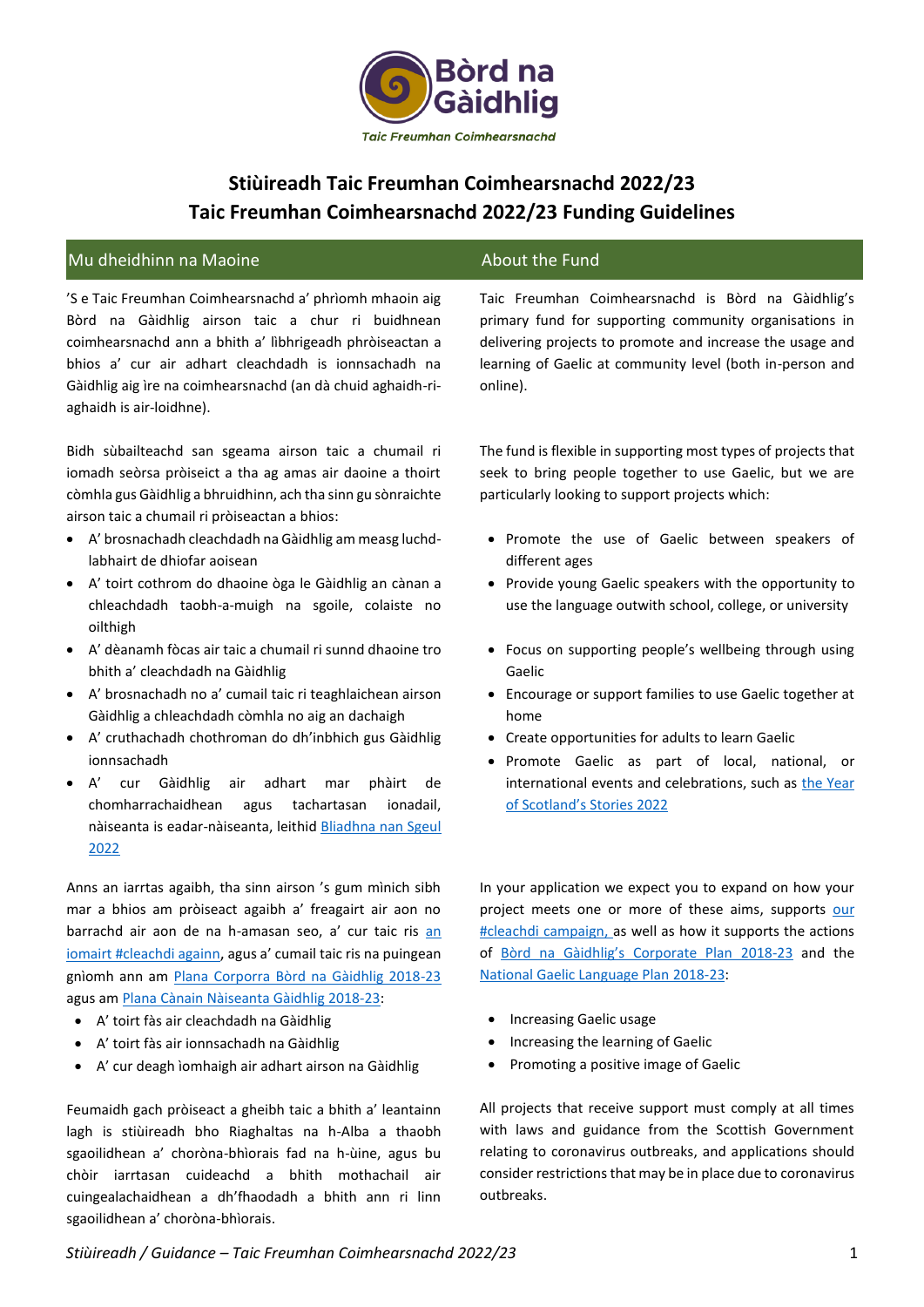Ann a bhith a' measadh an iarrtais agaibh, bidh sinn a' coimhead gu sònraichte air:

- Cho follaiseach 's a tha am pròiseact agaibh a' sealltainn gum bi e a' brosnachadh cleachdadh na Gàidhlig sa choimhearsnachd agaibh is a' coileanadh nan amasan sònraichte againn airson am-bliadhna
- Comas am buidheann agaibh am pròiseact lìbhrigeadh gu soirbheachail
- Neart nam planaichean agaibh gus buaidh a' phròiseict agaibh a mheasadh
- Luach an airgid a tha ga shealltainn leis a' phròiseict

Gheibhear stiùireadh nas mionaidiche air mar a thèid iarrtasan a mheasadh [air làrach-lìn Bòrd na Gàidhlig.](https://www.gaidhlig.scot/wp-content/uploads/2021/11/stiuireadh-measaidh-tfc-2022-23.pdf)

Riaghailtean airson Phròiseactan **Proventice anns an Project Requirements** 

#### **Co dh' fhaodas tagradh a chur a-steach?**

Tha a' mhaoin seo fosgailte do bhuidhnean a tha stèidhichte ann an Alba, no ag obair ann an Alba, aig a bheil bun-reachd agus a tha airson pròiseact a lìbhrigeadh gus cleachdadh na Gàidhlig a bhrosnachadh am measg coimhearsnachd air ainmeachadh.

Tha iomairtean sòisealta, sgoiltean, buidhnean spòrs, creideimh, agus buidhnean ealain air taic fhaighinn roimhe, ach tha prìomhachas air buidhnean coimhearsnachd saorthoileach. Gheibhear eisimpleirean de phròiseactan a fhuair taic bhon sgeama seo a-chean[a tron làrach-lìn GrantNav.](https://grantnav.threesixtygiving.org/search?query=%22Taic+Freumhan+Coimhearsnachd%22&default_field=%2A&sort=awardDate+desc&fundingOrganization=XI-PB-gb%2Fbord-na-gaidhlig)

Chan fhaod buidhnean ach aon iarrtas a chur a-steach dhan chuairt seo den mhaoin.

## **Co nach fhaod tagradh a chur a-steach?**

- Daoine fa-leth
- Ùghdarrasan poblach no ionadail (is ALEOs)
- Buidhnean coimeirsealta/airson prothaid
- Buidhnean Com-pàirteach Lìbhrigidh Bòrd na Gàidhlig

## **Clàr-ama a' Phròiseict**

Bidh an sgeama a' toirt taic do phròiseactan a thèid an tòiseachadh eadar 1 Giblean agus 31 Dùbhlachd 2022 agus a thèid crìochnachadh ro 31 Lùnastal 2023.

## **Dè tha cosgaisean a gheibh taic?**

'S e £100,000 am buidseat ris a bheilear an dùil airson an sgeama seo. Faodar iarrtasan airson pròiseactan a chur asteach airson suas ri **£5,000** agus **suas ri 80% de chosgaisean a' phròiseict.** Tha cosgaisean neo-ionmhasail/saorthoileach ceadaichte mar phàirt de cosgaisean iomlan a' phròiseict.

In assessing your application, we will be primarily looking at:

- How clearly your project shows that it will promote the use of Gaelic in your community and achieve the specific aims we have for this year
- The ability of your organisation to deliver the project successfully
- The strength of your plans to assess the impact of your project
- The value for money demonstrated by the project

Detailed guidance as to how applications will be assessed can be found [on Bòrd na Gàidhlig's website](https://www.gaidhlig.scot/wp-content/uploads/2021/11/stiuireadh-measaidh-tfc-2022-23.pdf).

#### **Who can apply?**

This fund is open to constituted organisations based in Scotland, or working in Scotland, that hope to deliver a project to promote the use of Gaelic within a given community.

Social enterprises, schools, sporting, religious and arts groups have previously received assistance, but voluntary community organisations will be prioritised. Examples of projects that have previously received support through this fund [can be found via the GrantNav website.](https://grantnav.threesixtygiving.org/search?query=%22Taic+Freumhan+Coimhearsnachd%22&default_field=%2A&sort=awardDate+desc&fundingOrganization=XI-PB-gb%2Fbord-na-gaidhlig)

Organisations may submit a maximum of one application in this funding round.

## **Who cannot apply?**

- Individuals
- Public or local authorities (including ALEOs)
- Commercial or for-profit organisations
- Bòrd na Gàidhlig Delivery Partners

## **Project Timeframe**

The fund will support projects which will start between 1 April and 31 December 2022 and will be fully completed by 31 August 2023.

#### **What costs are supported?**

The estimated budget allocated to this fund is £100,000. Applications may be made for up to a maximum of **£5,000** and **up to 80% of project costs.** In-kind/volunteer costs are permitted as part of a contribution towards total project costs.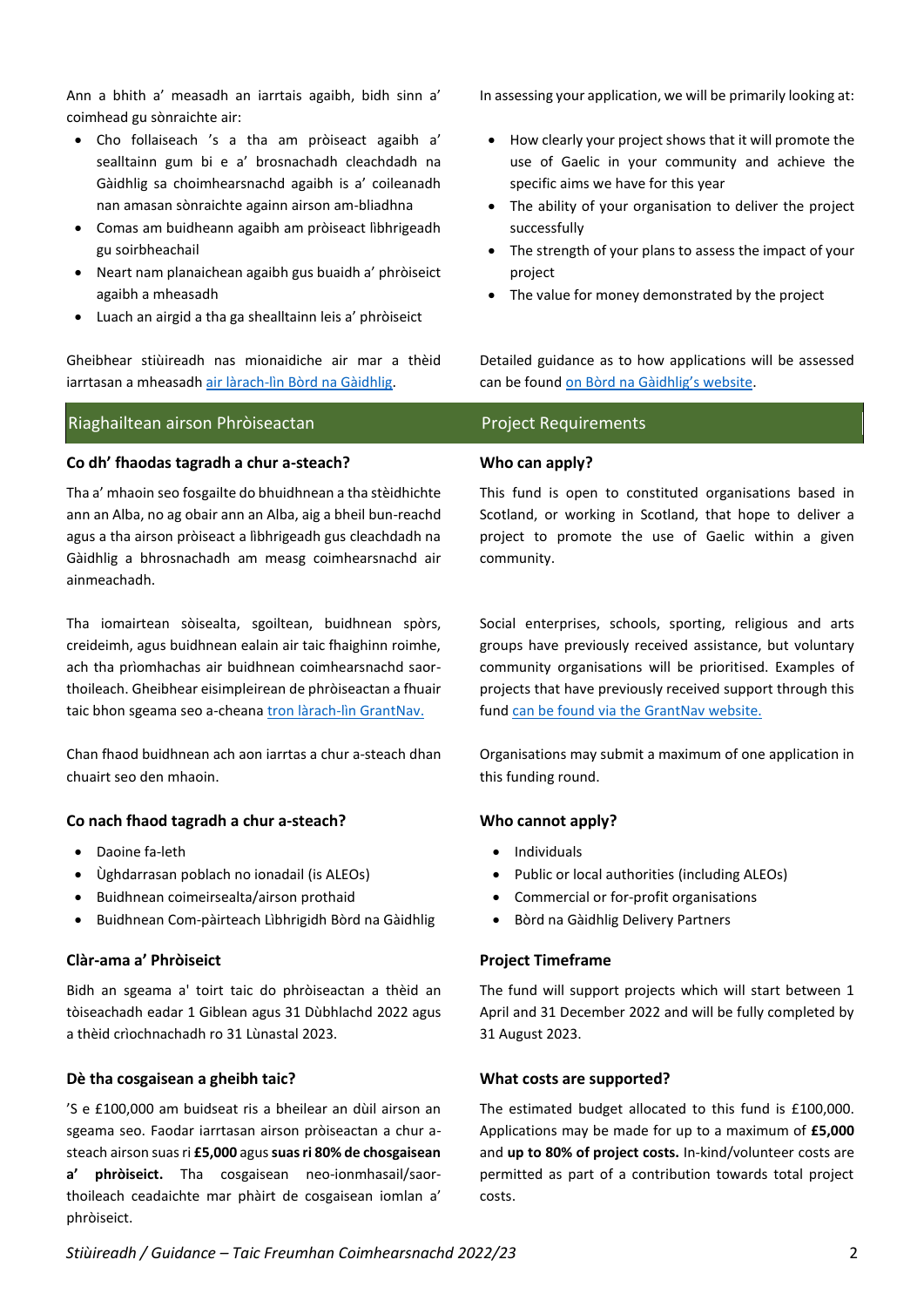Bu chòir dhuibh dèanamh cinnteach nach eil pàirt sam bith eile de bhuidseat a' phròiseict air am maoineachadh tro sgeamaichean maoineachaidh eile no [Buidhnean](https://www.gaidhlig.scot/ga/maoineachaidh/buidhnean-com-pairteach-libhrigidh/) Com[pàirteach Lìbhrigidh Bhòrd na Gàidhlig.](https://www.gaidhlig.scot/ga/maoineachaidh/buidhnean-com-pairteach-libhrigidh/)

Bu choir pròiseactan amas air teachd-a-steach iomchaidh fhaighinn bho chom-pàirtichean far a bheil seo comasach (m.e. cìsean airson chlasaichean Gàidhlig, airgead bho phàrantan airson turasan sgoile, tiocaidean airson chuirmean), agus is mathaid gun cuir sinn cumha air an taicairgid againn gum bi sibh a' togail ìre de dh' airgead bho bhunan den leithid, ma tha an t-iarrtas agaibh soirbheachail. Thathar a' toirt fa-near taic neo-ionmhasail, ach feumaidh seo a bhith air ainmeachadh gu soilleir air taobh teachd-asteach is cosgaisean sa bhuidseat.

Bu chòir gach pròiseact a tha a' pàigheadh tuarastalan no cìsean dhan fheadhainn a tha a' lìbhrigeadh a' phròiseict a bhith a' pàigheadh co-dhiù [Tuarastal Bith-beò na h-Alba \(a](https://scottishlivingwage.org/)  tha £9.9[0 san uair an-dràsta\).](https://scottishlivingwage.org/) 

Cha bhi sinn a' cur taic ri cosgaisean pròiseact ri linn:

- Cosgaisean-tòiseachaidh no cosgaisean ruith leantainneach aig buidhnean
- Cosgaisean ri linn frithealadh no pàirt a ghabhail sa Mhòd Nàiseanta Rìoghail
- Siubhal air itealan (tha sinn a' moladh gun tèid dòighean le nas lugha eimiseanan a thaghadh)
- Cosgaisean uidheamachd (thairis air £500)
- Co-fharpaisean
- Gnìomhan a tha a' tachairt san sgoil tro ùine chlas

Ma tha an t-iarrtas agaibh soirbheachail, gheibh sibh 80% den tabhartas iomlan aig tòiseach a' phròiseict mar as àbhaist, leis an 20% mu dheireadh air a phàigheadh às dèidh dhuibh aithisg dheireannach iomchaidh a thoirt seachad airson a' phròiseict.

#### **Ag aithneachadh taic**

Mar bhuidheann poblach, tha e cudromach dhuinn gu bheil fios aig a' phoball air mar a tha sinn a' cleachdadh an cuid airgid againn, is mar sin tha e cudromach gu bheil sibh ag aithneachadh gun tug Bòrd na Gàidhlig taic-airgid dhan phròiseact agaibh (far a bheil sin iomchaidh). Bidh sinn a' faighneachd san fhoirm-iarrtais mar a bhios sibh an dùil seo a dhèanamh tron phròiseact ma tha an t-iarrtas agaibh soirbheachail.

Airson tuilleadh fiosrachaidh, nach toir sibh sùil air an [Stiùireadh Aithneachaidh](https://www.gaidhlig.scot/wp-content/uploads/static/stiuireadh-aithneachaidh.pdf) is [Stiùireadh Brannd](https://www.gaidhlig.scot/wp-content/uploads/2021/06/BnG-BrandGuide-Gaidhlig.pdf) air an làrachlìn againn.

You must ensure that no other part of the project's budget is funded by money from other Bòrd na Gàidhlig funding schemes or [Bòrd na Gàidhlig's Delivery Partners](https://www.gaidhlig.scot/en/funding/delivery-partners/).

Projects should aim to have income from participants where possible (e.g. fees for Gaelic classes, parental contributions towards school trips, tickets for concerts) and we may set conditions on our funding that a minimum level of income is received through such contributions, if your application is successful. In-kind contributions are accepted but need to be clearly budgeted on the income and outgoing costs.

All projects that pay wages or fees to those delivering the project must pay at least the Scottish Living Wage [\(currently £9.](https://scottishlivingwage.org/)90 per hour).

We will not support project costs relating to:

- Organisation start-up or ongoing running costs
- Costs relating to attending or taking part in the Royal National Mòd
- Air travel (please consider lower-emission options)
- Equipment costs (over £500)
- Competitions
- Activities taking place in school during class time

If your application is successful, you will typically receive 80% of the total grant at the start of your project, with the final 20% payable after you have submitted a satisfactory end of project report.

#### **Acknowledgment**

As a public body it's important to us that the public know where our funding is spent, and that's why it's important that you acknowledge where appropriate that Bòrd na Gàidhlig provided funding for your project. We'll ask you in the application how you will acknowledge our support throughout the project if your application is successful.

For further information please read ou[r Acknowledgement](https://www.gaidhlig.scot/wp-content/uploads/static/acknowledgement-guidance.pdf) [Guidance](https://www.gaidhlig.scot/wp-content/uploads/static/acknowledgement-guidance.pdf) and ou[r Brand Guidance](https://www.gaidhlig.scot/wp-content/uploads/2021/01/BnG-BrandGuide-LowRes.pdf) on our website.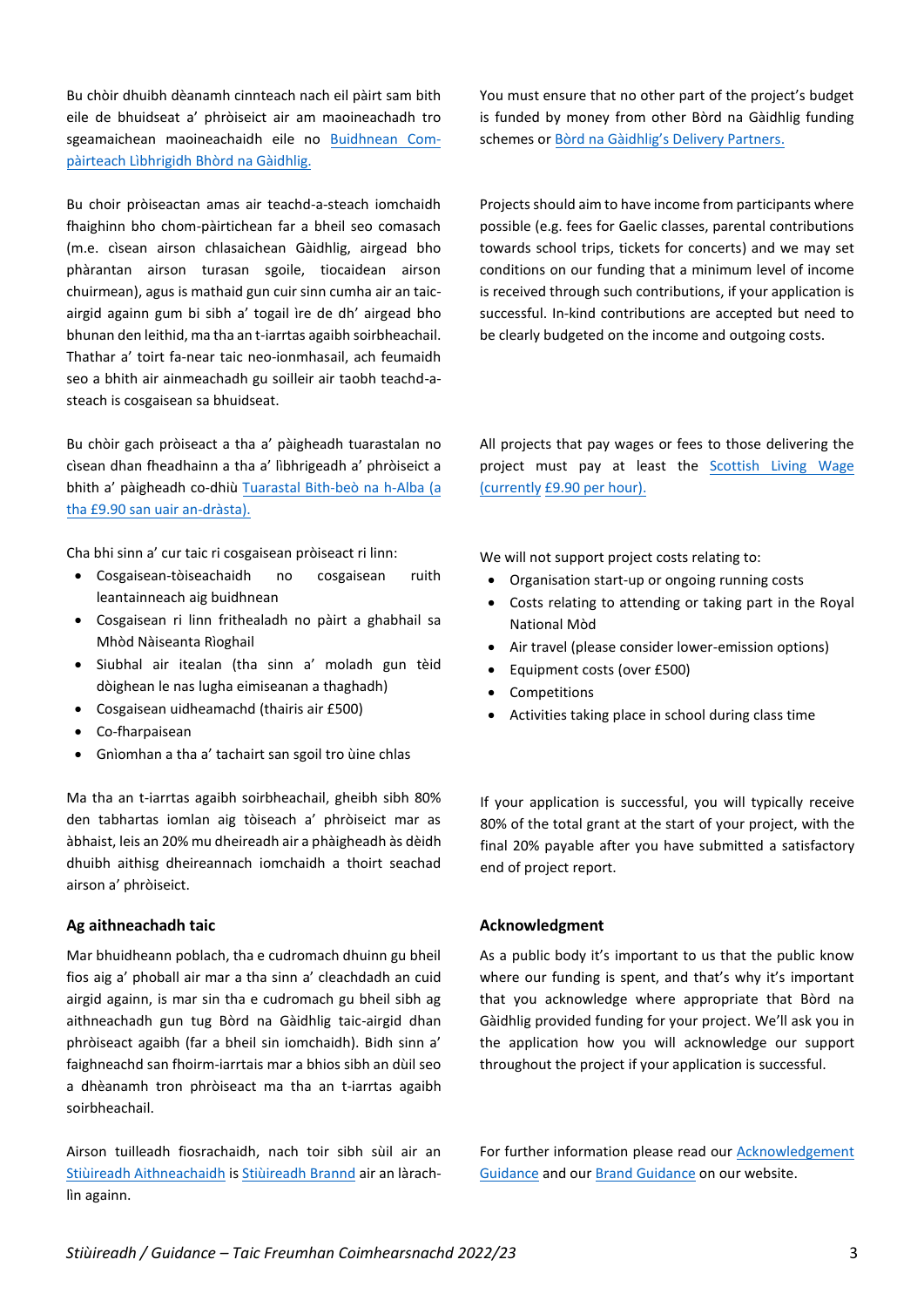#### **Sgrùdadh is measadh air a' phròiseact**

Ma tha an t-iarrtas agaibh soirbheachail, bidh agaibh ri sgrùdadh is measadh a dhèanamh air mar a thèid am pròiseact agaibh a lìbhrigeadh agus a' bhuaidh aige a shealltainn san aithisg dheireannaich.

Aig a' char as lugha, bidh sinn ag iarraidh oirbh clàradh cia mheud duine a tha a' gabhail pàirt sa phròiseact agus faighneachd de chom-pàirtichean (no sampall de na chompàirtichean airson tachartasan/pròiseactan mòra) mar a bha am pròiseact na bhuannachd dhaibh a thaobh:

- Cothroman Gàidhlig a chleachdadh nas trice
- Leasachadh nan sgilean Gàidhlig aca
- Piseach a thoirt air an sunnd aca

Thèid iarraidh oirbh san fhoirm-iarrtais mar a bhios sibh an dùil sgrùdadh a dhèanamh air a' phròiseas, mar a bhios sibh a' measadh an robh am pròiseact soirbheachail is mar a bhios sibh a' trusadh fiosrachaidh bho chom-pàirtichean.

Gheibhear teamplaid airson aithisg dheireannaich na phròiseict a bhios sinn ag iarraidh ort lìonadh [air làrach-lìn](https://www.gaidhlig.scot/ga/maoineachaidh/goireasan/)  [a' Bhùird](https://www.gaidhlig.scot/ga/maoineachaidh/goireasan/) neo le bhith a' cur post-d gu [tabhartas@gaidhlig.scot](mailto:tabhartas@gaidhlig.scot)

## **Project monitoring and evaluation**

If your application is successful you will need to monitor and evaluate your project delivery and show the impact of the project in the final report.

At a minimum we will ask all projects to note how many people take part in the project and to ask participants (or a sample of participants for large events/projects) how the project benefitted them in terms of:

- Their opportunity to use Gaelic more often
- Developing their Gaelic skills
- Improving their wellbeing

In the application form we'll ask you how you intend to monitor the project, how you'll assess whether the project is successful, and how you will gather feedback from participants.

A template for the final project report we'll ask you to complete [can be found on Bòrd na Gàidhlig's website](https://www.gaidhlig.scot/en/funding/resources/) or upon emailing [tabhartas@gaidhlig.scot](mailto:tabhartas@gaidhlig.scot)

## Àrainneachd, Co-ionnanachd, Iomadachd & Inghabhalachd

Tha dleastanasan aig Bòrd na Gàidhlig gus cur air adhart deagh chleachdadh ann a bhith:

- A' lùghdachadh buaidh air an àrainneachd
- A' brosnachadh co-ionannachd chothroman do dhaoine le feart dìonta a rèir Achd Co-Ionannachd 2010
- A' brosnachadh chothroman do dhaoine òga a tha, no a tha air a bhith, fo chùram a rèir Achd na Cloinne is nan Daoine Òga (Alba) 2014

Bu mhath leinn gum bi na buidhnean is pròiseactan a tha a' faighinn maoineachadh bhuainn cuideachd a' cur ris na hamasan seo, is bidh sinn ag iarraidh oirbh san fhoirm-iarrtais mar a tha sibh an dùil gum bi am pròiseact agaibh a' dèanamh seo.

Airson tuilleadh fiosrachaidh, nach leugh sibh fiosrachadh tro na ceanglaichean gu h-ìosal:

- [Fiosrachadh air àireamhachadh is lùghdachadh](https://www.creativecarbonscotland.com/)  [eimiseanan carbon bho Creative Carbon Scotland](https://www.creativecarbonscotland.com/)
- [Fiosrachadh mu na feartan dìonte a](https://www.equalityhumanrights.com/en/equality-act/equality-act-2010) rèir Achd Co-[Ionannachd 2010](https://www.equalityhumanrights.com/en/equality-act/equality-act-2010)
- [Mu dheidhinn Pàrantan Corporra](https://www.corporateparenting.org.uk/) & [Ro-innleachd is](https://www.gaidhlig.scot/wp-content/uploads/2021/01/Ro-innleachd-Paranta-Corporra-2018-21.pdf)  [Plana Gnìomha Bhòrd na Gàidhlig airson Pàrant](https://www.gaidhlig.scot/wp-content/uploads/2021/01/Ro-innleachd-Paranta-Corporra-2018-21.pdf)  [Corporra 2018-2021](https://www.gaidhlig.scot/wp-content/uploads/2021/01/Ro-innleachd-Paranta-Corporra-2018-21.pdf)

## Environment, Equalities, Diversity & Inclusion

Bòrd na Gàidhlig has a responsibility to promote good practice in:

- Reducing impact on the environment
- Promoting equality of opportunity for those with a protected characteristic under the Equalities Act 2010
- Promoting opportunities for young people who are, or have been, in care under the Children and Young People (Scotland) Act 2014

We would like the organisations and projects that we fund to also consider how their work can contribute to these aims and will ask in the application form how your proposed project will seek to do so.

For further information, please consult the links below:

- [Information on how to calculate and reduce carbon](https://www.creativecarbonscotland.com/)  [emissions via Creative Carbon Scotland](https://www.creativecarbonscotland.com/)
- [Information about the protected characteristics under](https://www.equalityhumanrights.com/en/equality-act/equality-act-2010)  [the Equalities Act 2010](https://www.equalityhumanrights.com/en/equality-act/equality-act-2010)
- [About Corporate Parenting](https://www.corporateparenting.org.uk/) & [Bòrd na Gàidhlig's](https://www.gaidhlig.scot/wp-content/uploads/2021/01/Ro-innleachd-Paranta-Corporra-2018-21.pdf)  [Corporate Parenting Strategy & Action Plan 2018-2021](https://www.gaidhlig.scot/wp-content/uploads/2021/01/Ro-innleachd-Paranta-Corporra-2018-21.pdf)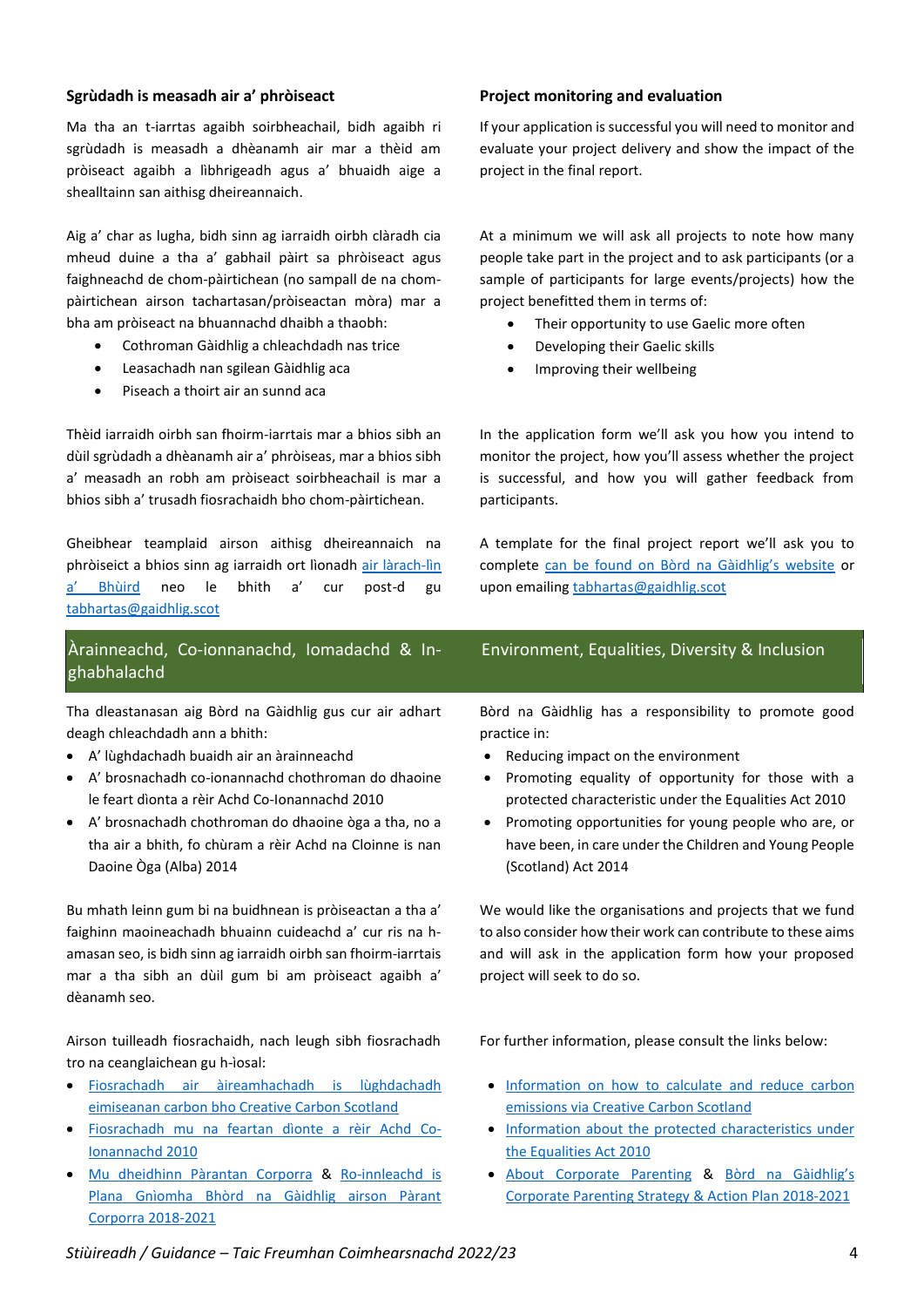Bu chòir dhuibh bruidhinn ri Bòrd na Gàidhlig cho luath 's as urrainn ma tha ceistean agaibh mu dheidhinn a' phròiseict no iarrtas agaibh air post-d gu [tabhartas@gaidhlig.scot.](mailto:tabhartas@gaidhlig.scot)

Tha am foirm-iarrtais ri fhaighinn ann an [cruth Word](https://www.gaidhlig.scot/wp-content/uploads/2021/11/foirm-iarrtais-tfc-2022-23.docx) agus [cruth PDF,](https://www.gaidhlig.scot/wp-content/uploads/2021/11/foirm-iarrtais-tfc-2022-23.pdf) agus tha [stiùireadh ri fhaighinn air an](https://www.gaidhlig.scot/wp-content/uploads/2021/11/stiuireadh-foirm-tfc-2022-23.pdf) [fhiosrachadh a tha sinn](https://www.gaidhlig.scot/wp-content/uploads/2021/11/stiuireadh-foirm-tfc-2022-23.pdf) a' sireadh bho gach ceist.

Nuair a tha sibh a' cur an iarrtais a-steach, feumaidh sibh na **faidhlichean-taic riatanach** a leanas a chur còmhla ris (no ceangal air an son a thoirt dhuinn):

#### **Riatanach**

- Bonn-stèidh no Meòrachan agus Artagailean Companaidh
- Na Cunntasan Bliadhnail mu dheireadh (no 3 cunntasan-banca mu dheireadh, no ma 's e buidheann ùr a th' annaibh, litir bhon bhanca a' dearbhadh gu bheil cunntas agaibh air fhosgladh)
- Poileasaidh Dìon Chloinne no Barantachaidh (ma tha clann an sàs sa phròiseact)
- Liosta de Bhuill a' Bhùird no Comataidh

#### Air am moladh (ma tha iad rim faighinn)

- An Aithisg Bhliadhnail mu dheireadh
- Poileasaidh Gàidhlig
- Poileasaidh Co-ionannachd Chothroman
- Poileasaidh no aithris àrainneachd

Ma tha sibh air na faidhlichean seo a chur gu Bòrd na Gàidhlig mar phàirt de dh' iarrtas às dèidh Dùbhlachd 2019, chan fheum dhuibh an cur a-steach a-rithist ach ma tha iad air atharrachadh no airson nan cunntasan/cunntasanbanca.

Feumaidh cunntas-banca san RA a bhith aig a' bhuidheann agaibh cuideachd, fo ainm a' bhuidheann, nuair a tha sibh a' cur an iarrtais a-steach.

Mur eil na sgrìobhainnean a bharrachd a tha a dhìth air an cur a-steach còmhla ri iarrtas (ach ma 's e sgoil a tha cur an iarrtas a-steach), bidh an t-iarrtas neo-cheadaichte agus cha tèid a mheasadh.

Faodar am foirm-iarrtais a chur a-steach ann am post-d gu [tabhartas@gaidhlig.scot](mailto:tabhartas@gaidhlig.scot) no sa phost gu:

Sgioba Thabhartasan, Bòrd na Gàidhlig Taigh a' Ghlinne Mhòir, Rathad na Leacainn Inbhir Nis, IV3 8NW

#### A' cur iarrtas a-steach Submitting an application

You should talk to Bòrd na Gàidhlig as soon as possible if you have any questions about your project or application via email at [tabhartas@gaidhlig.scot.](mailto:tabhartas@gaidhlig.scot)

The application form is available in [Word format](https://www.gaidhlig.scot/wp-content/uploads/2021/11/foirm-iarrtais-tfc-2022-23.docx) or [PDF](https://www.gaidhlig.scot/wp-content/uploads/2021/11/foirm-iarrtais-tfc-2022-23.pdf)  [format,](https://www.gaidhlig.scot/wp-content/uploads/2021/11/foirm-iarrtais-tfc-2022-23.pdf) and there is guidance available as to what [information we are looking for from each question.](https://www.gaidhlig.scot/wp-content/uploads/2021/11/stiuireadh-foirm-tfc-2022-23.pdf)

When submitting your application, you must include (or provide a link to) the **required supporting documents,** as follows:

#### **Essential**

- Constitution or Memorandum and Articles of **Association**
- Most recent annual accounts (or last 3 bank statements, or for new organisations, a letter from your bank to confirm an account has been opened)
- Child Protection or Safeguarding policy (if the project involves children)
- List of board or committee members

#### Recommended (if available)

- Latest annual report
- Gaelic policy
- Equal opportunities policy
- Environmental policy or statement

If you have submitted these files to Bòrd na Gàidhlig as part of an application after December 2019, you do not have to re-submit them except if they have changed or in the case of accounts/bank statements.

It is also essential that your organisation has an active UK bank account, in the name of the organisation, at the time of applying.

Applications which do not provide the required supporting documents (unless on behalf of a school) will be declared ineligible and will not be assessed.

The form can be submitted t[o tabhartas@gaidhlig.scot](mailto:tabhartas@gaidhlig.scot) or by post to:

Grants Team, Bòrd na Gàidhlig, Great Glen House, Leachkin Road Inverness, IV3 8NW